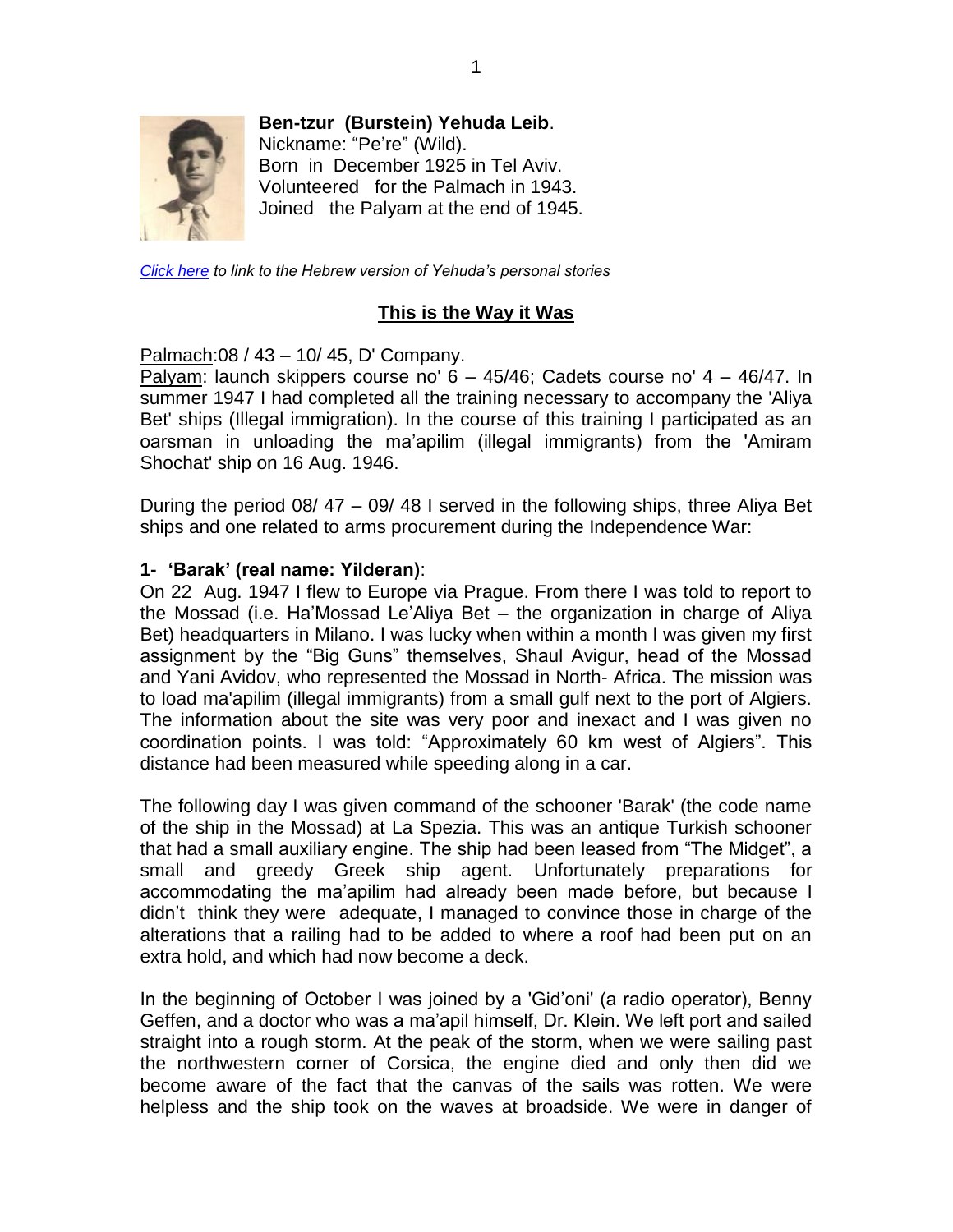going under. The added hold had made the ship top heavy and this increased the danger of capsizing (only many years later was it brought to my attention that this ship had been judged unworthy for human cargo by a ship engineer in the summer of 1947, and the one in the 'Mosad' Headquarters who ignored that judgment took a very heavy responsibility upon himself). When we saw that there was no hope of fixing the engine we called for a tugboat to tow us. After a wait of about one day the Aliya Bet ship, 'Ha'chalutz' reached us. This ship was under the command of Nimrod Eshel and had been en route to France to pick up ma'apilim. We were towed into some god-forsaken bay in Northern Sardinia and our mission was transferred to this other ship. We flew back to Italy disappointed with our failure and eagerly awaiting a new assignment.

# **2- 'Ha'ziballe' (real name: Sette Fratteli):**

At the end of Oct' 1947 I was called to do my second Aliya Bet mission. To my joy, this time I was to start at the very beginning in outfitting a vessel from 'A to Z'. This ship was in comparatively good shape and had been purchased by the Mossad and brought to a shipyard in La-Spezia gulf for repairs. This was a three masted 350 ton vessel. With Immanuel Katzav, my aide, we planned to carry 650 ma'apilim. We worked in two shifts, the first one comprised shipyard workers and the second crew members working overtime. The work went on very well except for a brief lull. This happened when Zaki Zakimovitz, Ada Sereni's assistant, and Assaf Levin, a Mossad activist, came to visit us with a bottle of brandy and the news about the UN's historic  $29<sup>th</sup>$  November 47 declaration - the State of Israel had officially been born by this UN resolution.

On the 13<sup>th</sup> of Dec. 1947 we arrived off the southern coast of France ready to pick up ma'apilim. We were received there by Duda'le Ben Horin, and to my surprise he had another crew with him that was prepared to board the ship. Among them were Avner ("Skendi") Gilad, Yaakov ("Melech") Ben-Zion and the Gid'oni Aharon Michaeli. It turned out that there was some mix-up between the branches of the Mossad in Italy and in France. I suggested that they join us in the venture and they agreed. We loaded the ma'apilim onto the ship with the aid of rubber boats that were drawn by steel cable from ship to shore and back. This took a fairly long time and dawn was breaking when we finished loading.

As we set sail we were delivered a blow "below the belt", when Levin and Duda'le (the Mossad's representatives) informed me that we were to transfer our passengers to a ship that was waiting at Corsica. We agreed under protest and the ma'apilim were transferred to Ha'chalutz, the same ship that had helped me with the 'Barak' (after that help Ha'chalutz sailed to Algier area, managed to take there only 44 young ma'apilim and then sailed and waited in Corsica for her next assignment). Her commander was now Moka Limon. Ha'chalutz sailed to Eretz Israel under the name Hagana Ship Kaf Tet Be'November (the 29<sup>th</sup> of November), and two weeks later, on the  $28<sup>th</sup>$  December 1947, she was intercepted by the British Navy.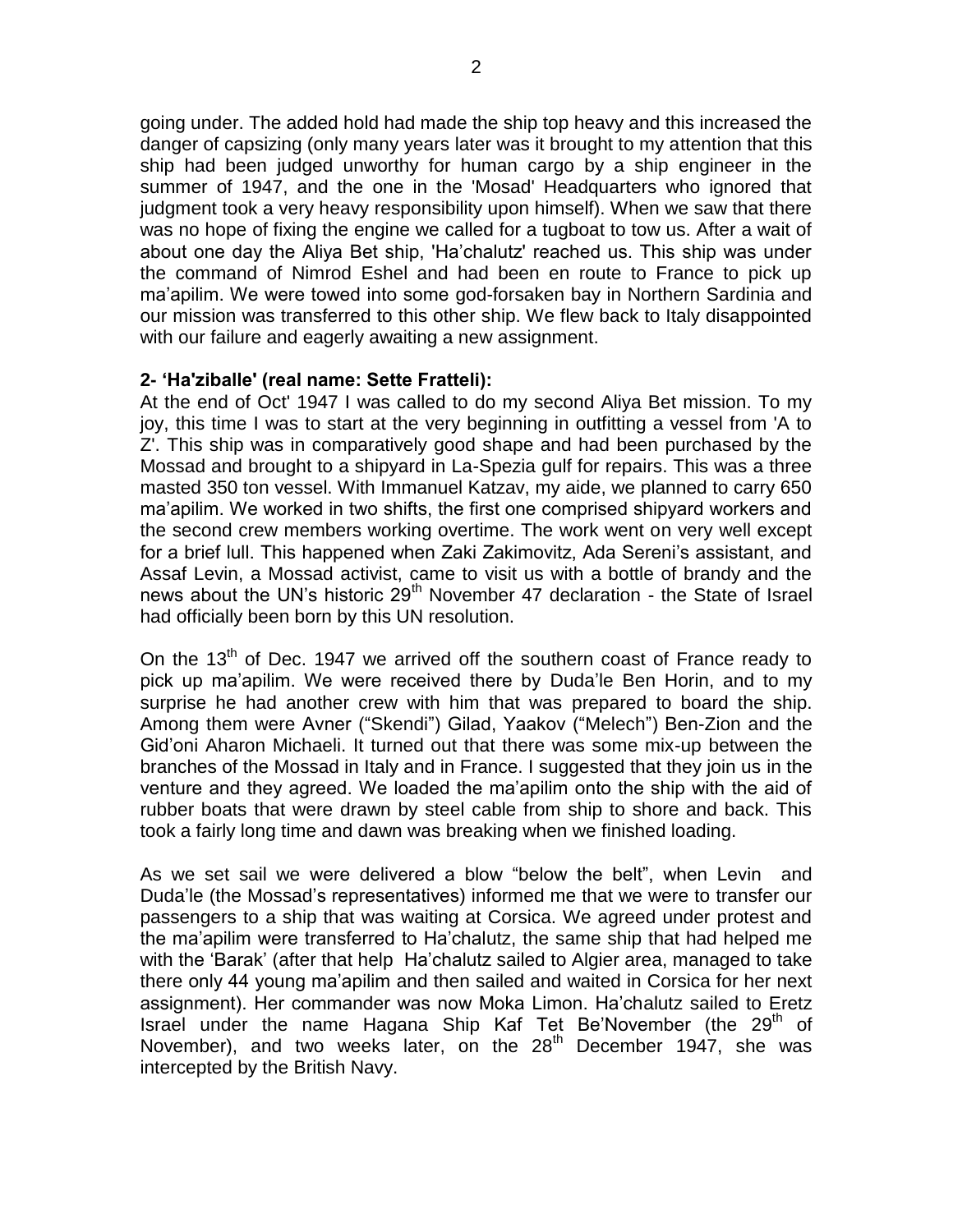Having given up our ma'apilim, we were now redundant. We turned back towards France and asked the Mossad to prepare more ma'apilim for us to load. Before we had received a reply our engine died. With the aid of our sails we reached a bay in one of the islands off the coast of France. We reported to the Mossad and asked for a tug to port. Instead, the French navy arrived and threw us into jail in Toulon. We spent Christmas there. The ship was bailed out and we were set free. At this juncture I received notice that my father had passed away so I gave over command to Avner ("Skendi"), and I returned to Palestine. (On Feb. 20<sup>th</sup> 1948 the ship, which sailed with 699 ma'apilim under the name Hagana Ship Le'Komemiut (To Independence) was intercepted by the British Navy. When the 30 days of mourning were over I awaited my next assignment.

# **3- "The Old Man" - Maestralle**

By the end of Mar. 1948 I was in France again. I took part in loading ma'apilim onto the Aliya Bet ship 'Nachshon'. In the beginning of May I was given a group of 500 young people whom I was to train prior to their immigration. Shortly after the Declaration of the State I helped load these young ma'apilim onto the Fabio, "The Rebel". Her name was later changed to Hagana Ship "Ayalon Valley Battle".

Several days later I was ordered to go to Prague, and I arrived there the  $29<sup>th</sup>$  of May 1948. There, an idea to use me as a navigator on planes that the State had bought, and that had to be flown from Zatacz to Tel Nof, was scrapped even before it "took off the ground" (no pan intended). Peter, Biber, "Boutrus", Jabin and I were sent to Yugoslavia where we were to pick up a ship and bring her to Tel Aviv. On the  $13<sup>th</sup>$  of June 1948 we arrived at the port of Shivnik just as the ship was being loaded with arms. The deck was covered with some lumber after the cargo was loaded in order to camouflage it from the eyes of the UN observers [to enforce the arms embargo] who had been stationed in the ports. On  $27<sup>th</sup>$  of June we arrived at Tel Aviv with ten thousand rifles and 2200 machine guns, 1100 heavy machine guns and ammunition.

During the first lull in the fighting I wanted to join the navy and I talked this subject over with Avraham Zakai. Shaul Avigur vetoed this and sent me as speedily as possible back to Yugoslavia (on a ship that could scarcely do 8 knots in order to bring back some cannons to Israel. We went back to the same port in Yugoslavia but no cargo of cannons was waiting for us there. We were ordered to proceed to Naples and upon arrival there Zakimovitz, who had taken over Ada Sereni's job, ordered me, against my will, to leave the ship and take a job at headquarters – that was: in charge of the Naples branch of operations. At this point I decided that at the first opportunity I shall try to return to Israel and join up with one of the Palmach brigades.

# **4- "The Rebel" – Fabio**

September 1948: Mobilization of volunteers from the Diaspora. I felt miserable at the job in Naples and Zaki finally relented and sent me back to Israel on a ship that also brought volunteers for the Israeli Army from the Diaspora. The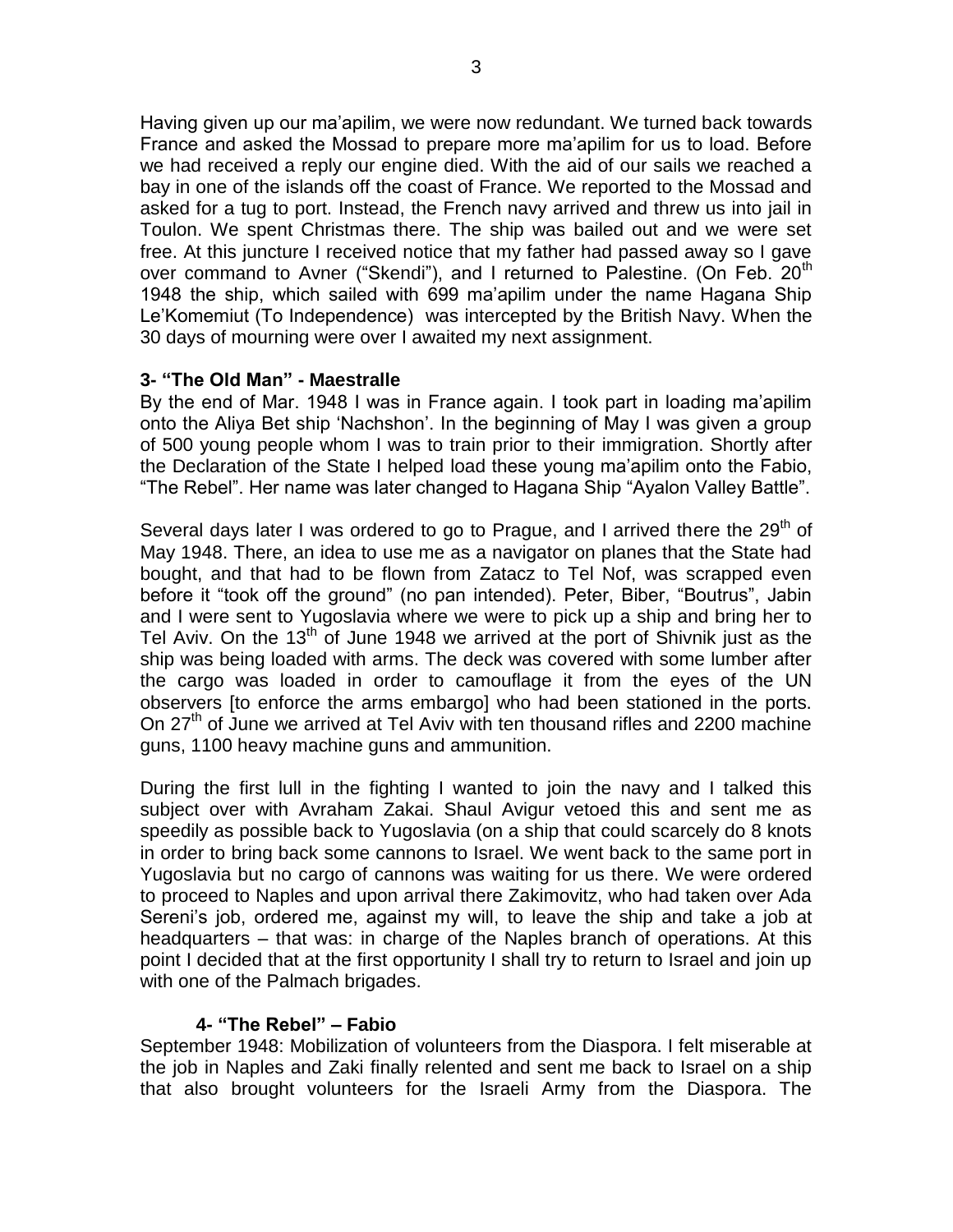command of this ship was a good way for me to conclude my years of service for the Mossad. My good friend, Willie Rostoker, from Canada also joined me on this voyage (he also had been on the "Fabio" when it had sailed the first time as Aliya Bet ship "The Battle of the Ayalon Valley"). Shalom Burstein, a veteran Gid'oni, was also on board.

On Sep.  $9<sup>th</sup>$  we sailed from the Bay of Gaeta with 301 passengers; among them were 31 volunteers from South Africa. All was smooth sailing except for two incidents: Before we started on the journey it turned out that our compass had gone haywire and it was necessary to get another. Since this was to be the last voyage of this ship it was decided not to waste the money for a new compass and I took it upon myself to be the navigator. When we reached the Straits of Messina it turned out that we had a very bad oil leak. We did not want to complicate matters by going into port so we asked a passing fishing vessel to buy the oil for us. This whole incident of purchasing and loading the oil took about ten hours and the fishing boat made more money on the transaction than on fishing. On the 17<sup>th</sup> September 1948 we entered the port of Haifa. I was given a week's holiday by the Mossad and used the time to choose which Brigade of the Palmach I would join. This had been my "swan song" with the Palyam.

#### **The War of Independence**:

On Yom Kippur of '48 I crossed over into the Negev which was besieged and joined up with the 9<sup>th</sup> Battalion of the Negev Regiment of the Palmach. Until after the well-known ink-flag-raising at Eilat, I served as the commander of a jeep reconnaissance platoon.

# **My career in the Navy**:

From November of 1950 until January of 1971 I served in the Navy, retiring at the rank of commander. My duties were: commander of the landing flotilla during the Kadesh Operation (1956); Commander of the Navy's training base; commander of the destroyers I.N.S Eilat and I.N.S Haifa, the later during the Six Days War; and last, commander of the IDF's Command & Staff School/naval division.

#### **Civilian activity**:

From 1973 and until I retired from active work in 1989, I worked at The Bank of Israel in Jerusalem. After my retirement I'm devoting my time to the research of Aliya Bet and the Palyam, and to the development of The Palyam & Aliya Bet Website.